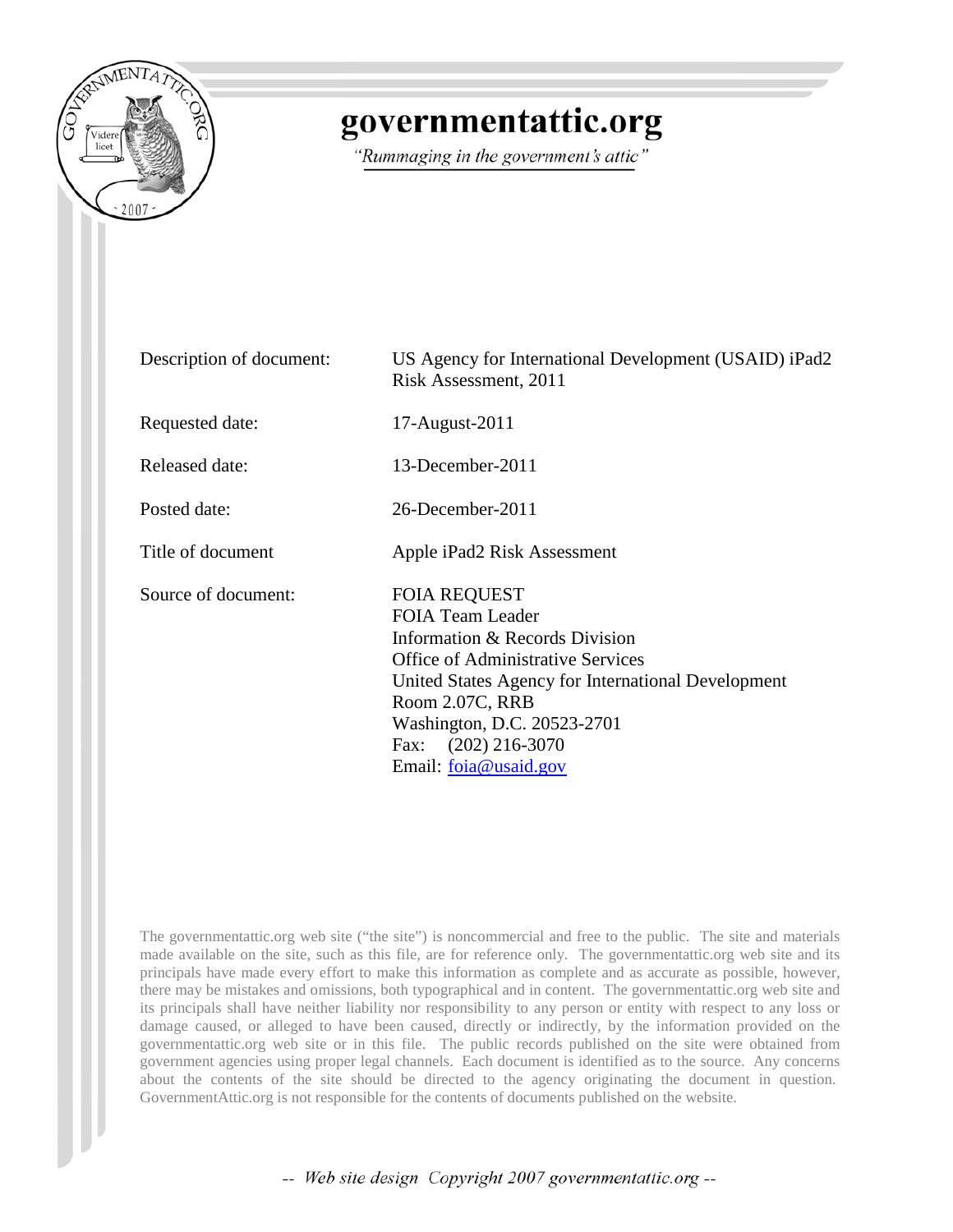

## **DEC 1 3 2011**

#### RE: F-00251-11

This is in response to your August 17, 2011 request for a copy of "internal agency memos or other correspondence or documents that review or discuss the merits and/or disadvantages of iPads and similar pad/tablet computer devices for employee use", under the provision of the Freedom of Information Act [FOIA].

We are releasing 7 pages with limited redactions. Exemption 5 incorporates several civil discovery privileges, including the deliberative process privilege. The purpose of the privilege is to prevent injury to the quality of agency decisions by:

- (I) Encouraging frank and open discussions on matters of policy between subordinates and superiors;
- (2) Protecting against premature disclosure of proposed policies before final adoption;

(3) Protecting against public confusion that might result from disclosure of reasons and rationales that were not in fact ultimately the grounds for an agency's actions.

In this instance, the document proposes recommendations for policy changes and is not a final decision. Release of this deliberative process information to the public could hamper any final decision that might result from disclosure of reasons and rationales that were not in fact ultimately the grounds for our agency's actions.

Throughout the document you will see annotation of NR; these redactions are not responsive to your request.

You have the right to appeal these exemptions. Your appeal must be received in writing no later than 30 days from the date of this letter. In order for it to be considered an official appeal, it must be addressed as follows:

> Director, Office of Management Services U.S. Agency for International Development Ronald Reagan Building, Room 2.12-010 Washington, DC 20523 202-216-3369 (fax)

Both the letter and the envelope must be plainly marked "FOJ APPEAL." Please cite your FOIA tracking number  $[F-00251-11]$  in your letter.

There is no charge for processing this FOIA request.

Sincerely,

 $5.$  Land Gord

S. Lankford FOIA Team Leader Information and Records Division Office of Management Services

U.S. Agency for International Development I 300 Pennsylvania Avenue, NW Washington, DC 20523 www.usaid.gov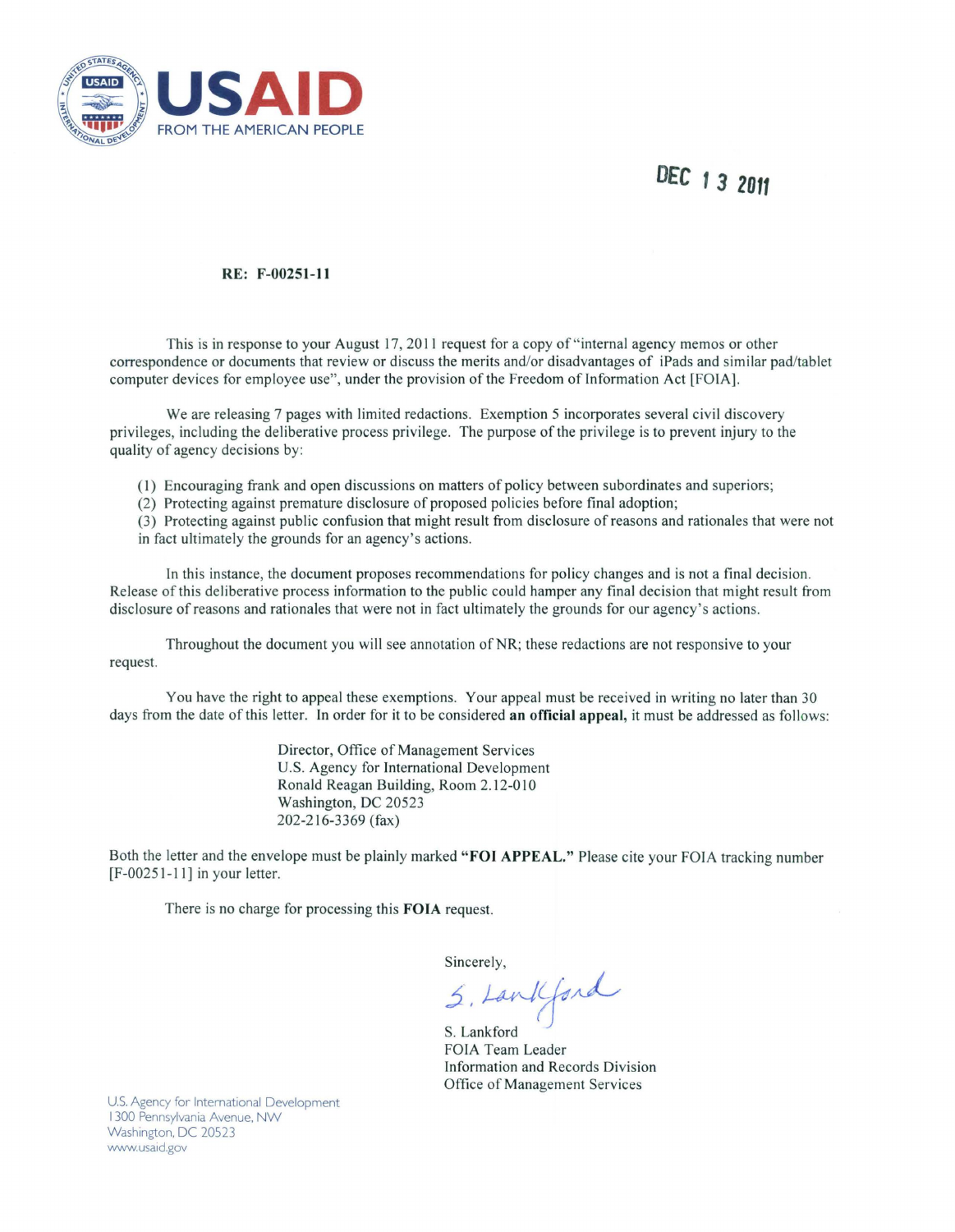| <b>NR</b>                          |  |
|------------------------------------|--|
| <b>Apple iPad2 Risk Assessment</b> |  |

Office of the Chief Information Security Officer



Version: 1.0 April 2011

N<sub>R</sub>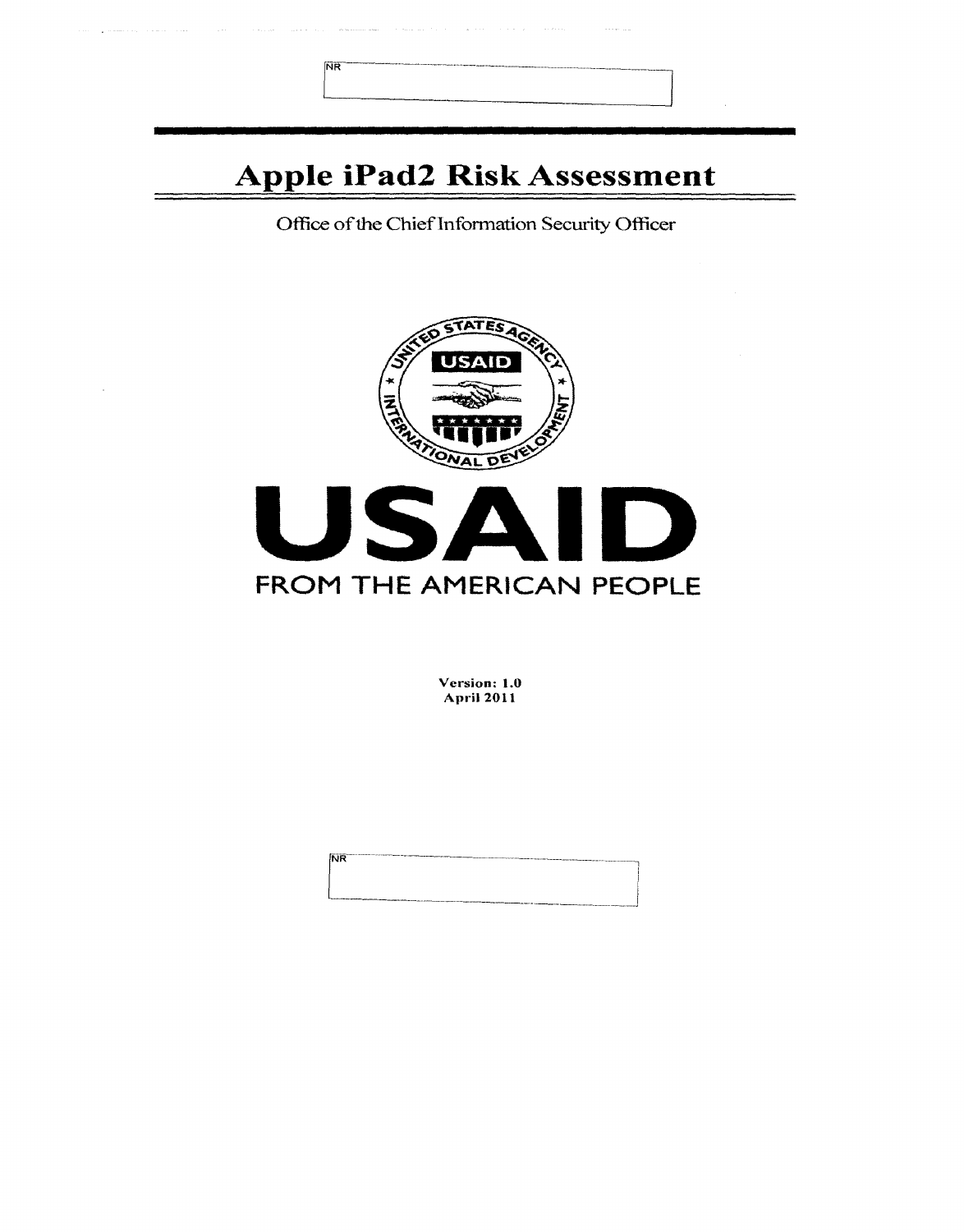## **USAID CISO Change Request Risk Assessment**

 $NR$ 

### **TABLE OF CONTENTS**

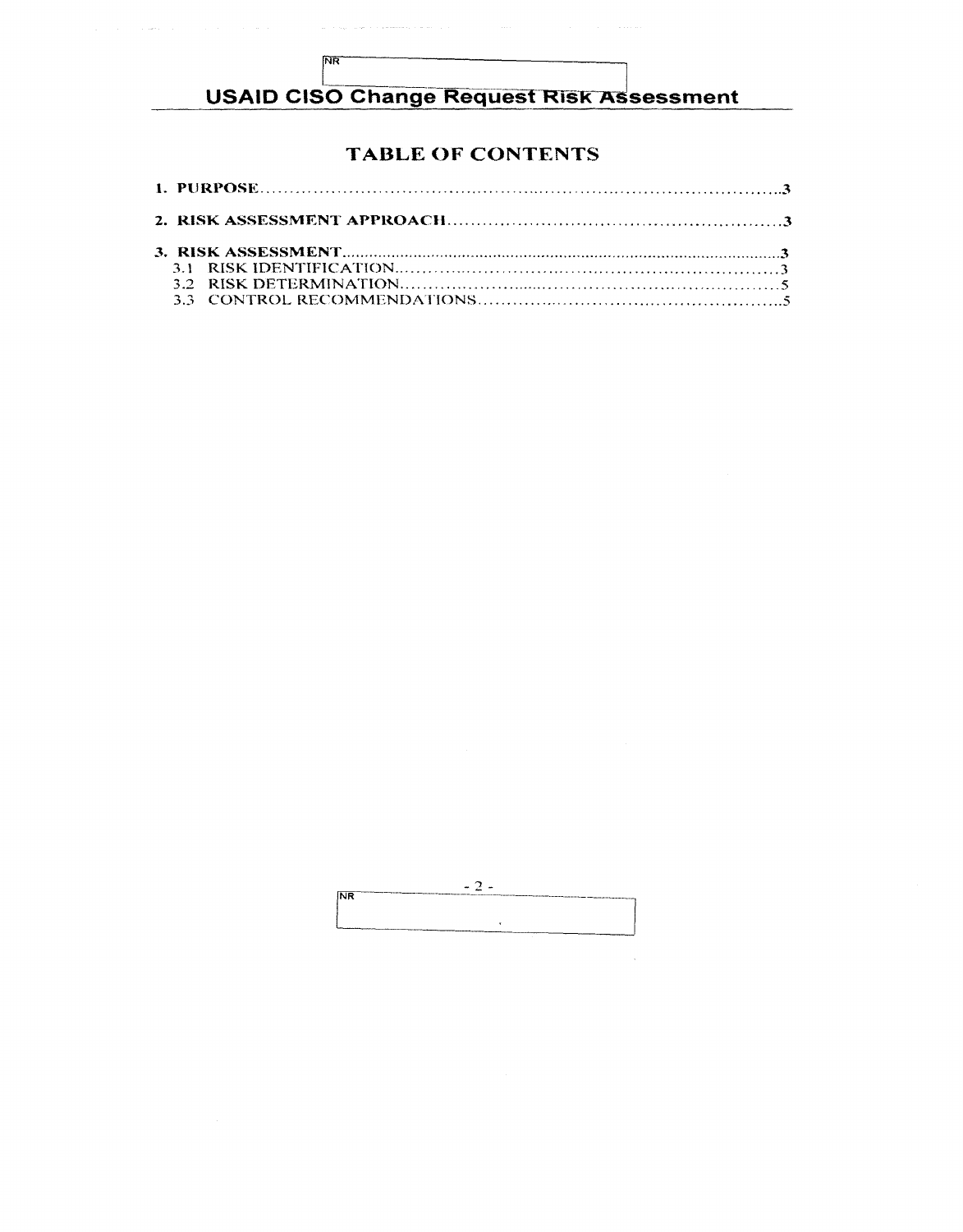## USAID CISO Change Request Risk Assessment

#### 1. PURPOSE

The purpose of this document is to provide a qualitative risk assessment of Change Requests (CRs) submitted to the CISO. The process determines the level of risk any given change will pose to the Confidentiality, Integrity, and Availability (CIA) Security Model of USAID Information Systems.

#### 2. RISK ASSESSMENT APPROACH

**NB** 

This assessment is based on guidance adapted from NIST SP 800-53 Revision 3. *Recommended Security Conlro/sfi:w Federal lr!/hrmation Systems* and NIST SP 800-124. *Guidelines on Cell Phone and PDA Security.* The assessment is broad in scope and determines the level of risk the change request may potentially introduce to the USAID network. The Office of the CISO is not providing approval. rather submitting the possible risk to enable the Chief Information Security Officer to make an educated decision.

The Office of Security should be consulted to see if there are any concerns due to the new technology being used at USAID that may impact their respective offices, e.g. physical security.

#### 3 RISK ASSESSMENT

The Office of the Chief Information Security Officer (CISO) has been tasked to perform a risk assessment for the **Apple iPad2**.

#### 3.1 RISK IDENTIFICATION

The following is a list of identified technical risks which arc present with an Apple iPad2. The i iPad2 uses an operating system (OS) originally designed tbr the iPhone and is culled iPhonc 4.3.2 OS.

Technical Related Risk

Unencrypted Data at Rest -- Not all data on the device is encrypted at rest, including but not limited to device location GPS history<sup>1</sup>, logging of Wi-Fi access points encountered with corresponding GPS coordinates<sup>2</sup> and authentication credentials for common internet based applications<sup>3</sup>. The GPS tracking has been shown working even when the location services are

Will Mobile Apps be the Achilles' Heel of Web Security? http://research.zscaler.com/2011/04/willmobile-apps-be-achilles-heel-of.html



<sup>&</sup>lt;sup>1</sup> Got an iPhone or 3G iPad? Apple is recording your moves. Retrieved April 21, 2011 - http://radar.ore.illy.com/2011/04/apple-location-tracking.html

Got an iPhone or 3G iPad? Apple is recording your move. Retrieved April 25, 2011 -

http://radar.org/ill.com/2011/04/apple-location-tracking.html<br>
A Will Mobile A rate in the state of the distribution of the state of the state of the state of the state of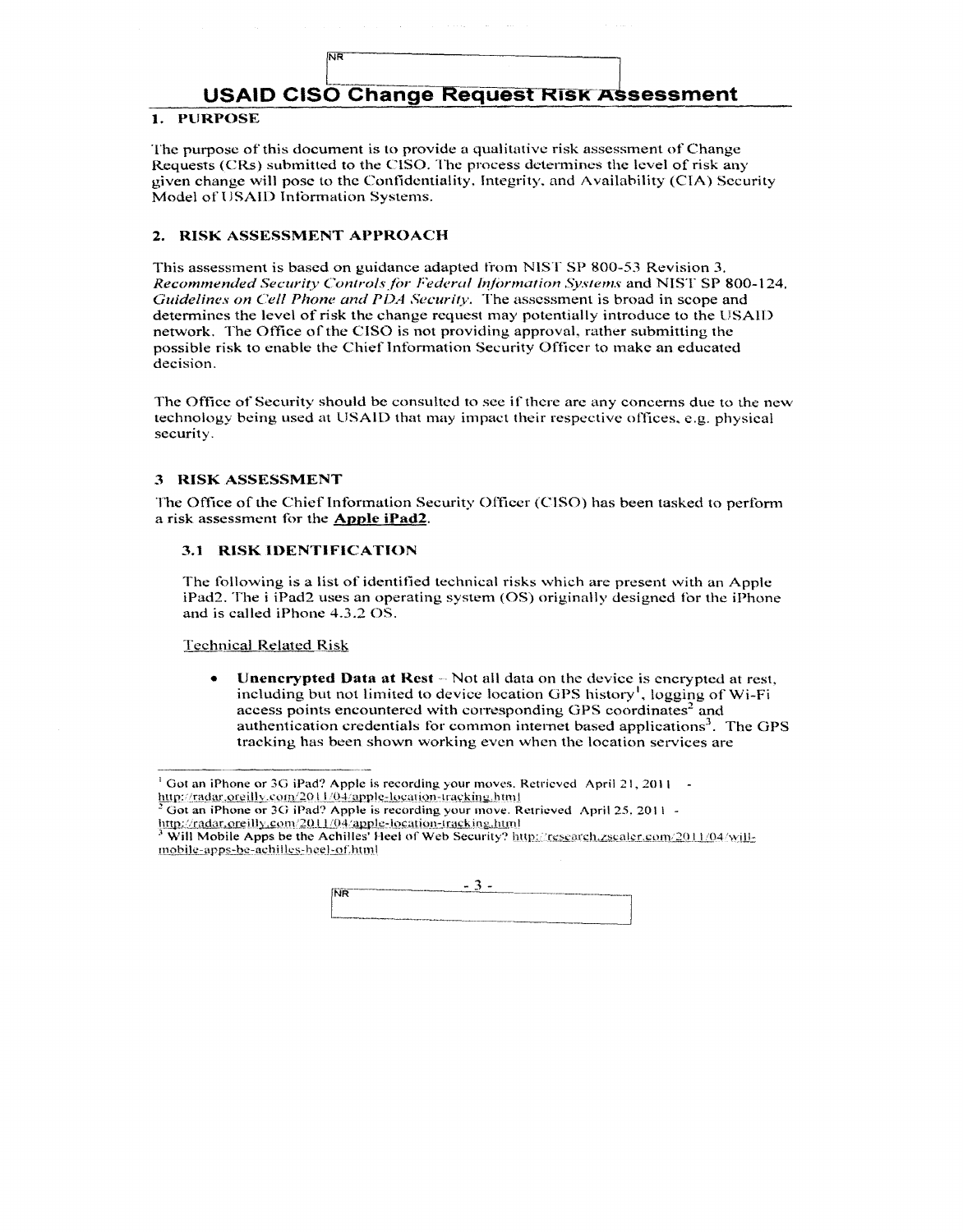### USAID CISO Change Request RISK Assessment

 $\mathbb{R}^n$ 

disabled<sup>4</sup>. These sensitive files arc also stored unencrypted, by default, on any computer the device is synced with.

- **Privacy of Apps** Applications available from the iTunes store regularly fail to fully disclose the device or personal data collected and to whom the data is being shared with. Furthermore the device does not make such communication available to the user for review<sup>5</sup>. This lack of disclosure to the handling of personal data on the device has led to an official inquiry from Congress<sup>6</sup>.
- Managing Applications As long as the iPad2 is not "jailbroken" or "hacked" the only place to get applications is the Apple Store. Although the Apple Store docs its best to validate the code in applications sold on its online store. insecure applications will still be available and may add significant risk to USAID. In addition, applications that are not internally vetted through a Software Application Review may conflict with or adversely affect business operations or handling of Agency Pli/SBU data.
- Bluetooth Risk- The iPad2 has an onboard Bluetooth radio and can pair with many different types of hardware. Bluctooth is an open standard for shortrange radio frequency (RF) communication. Bluetooth technology is susceptible to the most common wireless networking threats. such as denial of service attacks, eavesdropping. man-in-the-middle attacks, message modification. and resource misappropriation. iPad2 Bluetooth conliguration option through policy is limited to either allowing it or not and lack ability to restrict to specific Bluetooth profile. Most Bluetooth devices are promiscuous by default, responding to pages. service discovery probes. and connect requests.<sup>7</sup>
- **Wireless 802.11 Risk** The iPad2 has an  $802.11$  radio installed enabling the iPad2 to wirelessly connect with compatible networks or be used as a wireless hotspot or access point. Wireless networking enables devices with wireless capabilities to use computing resources without being physically connected to a network. With 802. 1 I technologies, the major security threats are denial of service. eavesdropping. man-in-the-middle. masquerading, message modification, message replay, and traffic analysis.<sup>8</sup>

http://csrc.*nist.goy/publications/nistpubs/800-121/SP800-121.pdf*<br><sup>8</sup> National Institute of Standards and Technology. Establishing Wireless Robust Security Networks. Retrieved June 04, 2010. http://csrc.nist.gov/publications/nistpubs/800-97/SP800-97.pdf



<sup>&</sup>lt;sup>4</sup> IPhone Stored Location in Test Even if Disabled. Retrieved April 25, 2011

http://online.wsj.com/article/SB10001424052748704123204576283580249161342.html#jxzz1KaTRoFzc  $^{5}$ Your Apps Are Watching You retrieved April 21, 2011<br>http://online.wsj.com/article/SB10001424052748704694004576020083703574602.html

Apple faces questions from Congress about iPhone tracking. Retrieved April 24, 2011

http://www.computerworld.com/s/article/9216058/Apple\_faces\_questions\_from\_Congress\_about\_iPhone\_t racking

 $<sup>7</sup>$  National Institute of Standards and Technology. Guide to Bluetooth Security. Retrieved June 04, 2010,</sup>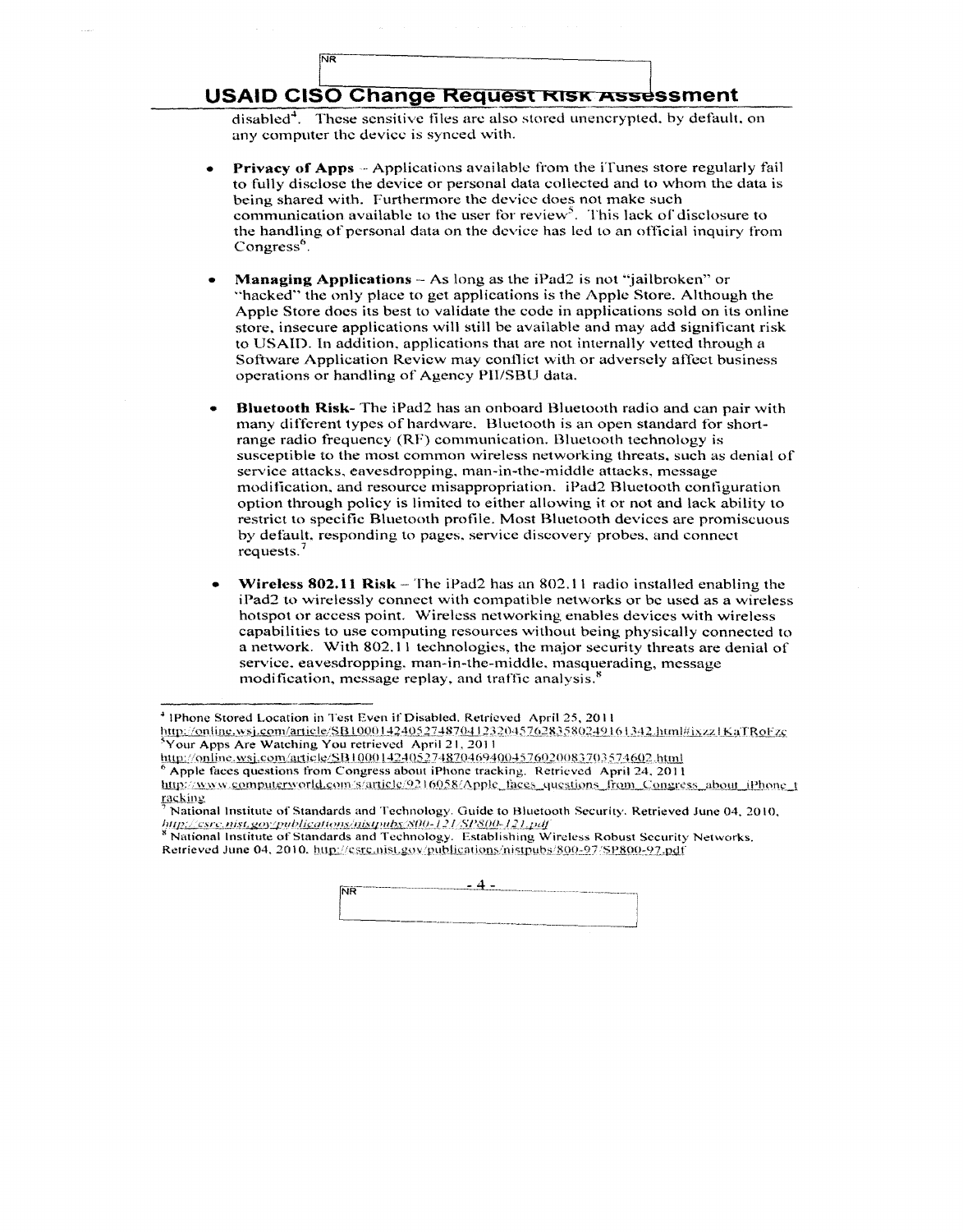### **USAID CISO Change Request RISK Assessment**

- Vulnerability Exploitation New vulnerabilities discovered in the Bluetooth stack, or in the iPad2 software, may result in new exploits that current controls cannot mitigate providing additional threat vectors for compromise.
- iPad2 Accessories The iPad2 can connect with many types of accessories. most notably Bluetooth Keyboards and USB devices. Currently, there are no Bluetooth keyboards that support FIPS 140-2 that are compatible with the iPad2.

**Business Related Risk** 

## $\sqrt{(b)(5)}$

#### 3.2 RISK DETERMINATION

**NR** 

Based on our assessment, we determined that the functionality poses a Risk and requires the appropriate risk-reducing controls to decrease the risk to an acceptable level.

#### 3.3 CONTROL RECOMMENDATIONS

The goal of the recommended controls is to reduce the level of risk to the USAID network and its data to an acceptable level. The following are recommended controls that could mitigate or eliminate the identified risks, as appropriate to USAID operations. However, the controls recommended do not guarantee a secure Apple iPad2deployment and cannot prevent all threats.

Standard Configuration - Research, identify, test, document and implement standard configuration for USAID issued iPads to include but not limited to the iPhone OS and supported applications authorized by USAID.

<sup>&</sup>lt;sup>9</sup> National Institute of Standards and Technology. Guide to Bluetooth Security. Retrieved June 04, 2010, http://csrc.nist.gov/publications/nistpubs/800-121/SP800-121.pdf

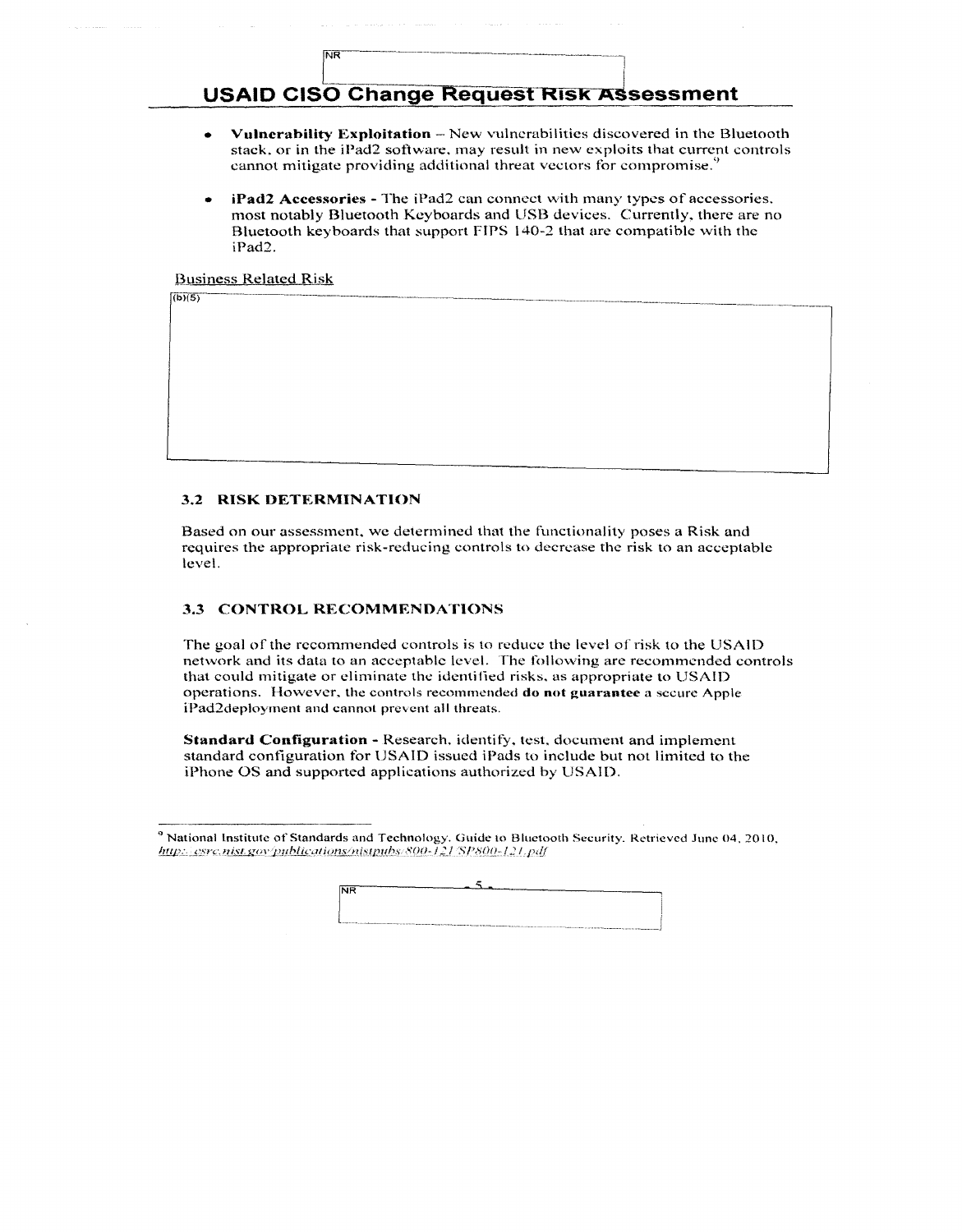## **USAID CISO Change Request Risk Assessment**

**NR** 

Unencrypted Data at Rest - It is recommend that Agency data stored on device should be kept within or access through an application that has NIST validated 140-2 encryption of data at rest and encryption of data during communication to agency services.

**Privacy of Apps** – Applications chosen for processing or storing Agency information should follow Software Application Review process to ascertain risk exposure to PII/SBU.

 $(b)(5)$ 

iPad2 Accessories - USAID and other federal agencies must use Federal Information Processing Standard (FIPS) 140-2, Security Requirements for Cryptographic *Modules*, when it is determined that information must be protected by cryptography. To protect sensitive information, we recommend employ a FIPS 140-2 cryptographic module. Wireless keyboards currently available on the market as accessories for the iPad do not support FIPS 140-2, or AES-256. However, wireless keyboards presently support AES-128.

 $(b)(5)$ 

Additional Reference - Please reference NIST SP 800-124, Guidelines on Cell Phone and PDA Security for additional guidance. Please also referent Apple's technical documentation relating to enterprise deployment/configuration and securing devices that run their iOS software: iPhone OS Enterprise Deployment Guide; iPhone in Business Security Overview; and iOS Configuration Profile Utility.<sup>1</sup>

#### **Document Control**

| אייו |  |                                           |  |
|------|--|-------------------------------------------|--|
|      |  |                                           |  |
|      |  |                                           |  |
|      |  |                                           |  |
|      |  | <b>Business committed different</b>       |  |
|      |  |                                           |  |
|      |  | process was distinguished and company and |  |

<sup>10</sup>http://developer.apple.com/library/ios/#documentation/NetworkingInternet/Conceptual/iPhoneOTAConfi guration/Introduction/Introduction.html#//apple\_ref/doc/uid/TP40009505 http://images.apple.com/ipad/business/pdf/iPad\_Security\_Overview.pdf

<sup>12</sup> http://developer.apple.com/library/ios/navigation/index.html#filter=Enterprise%20Deployment

| $\cdot$<br>о -                    |
|-----------------------------------|
| groups as a stronger<br><b>NR</b> |
|                                   |
|                                   |